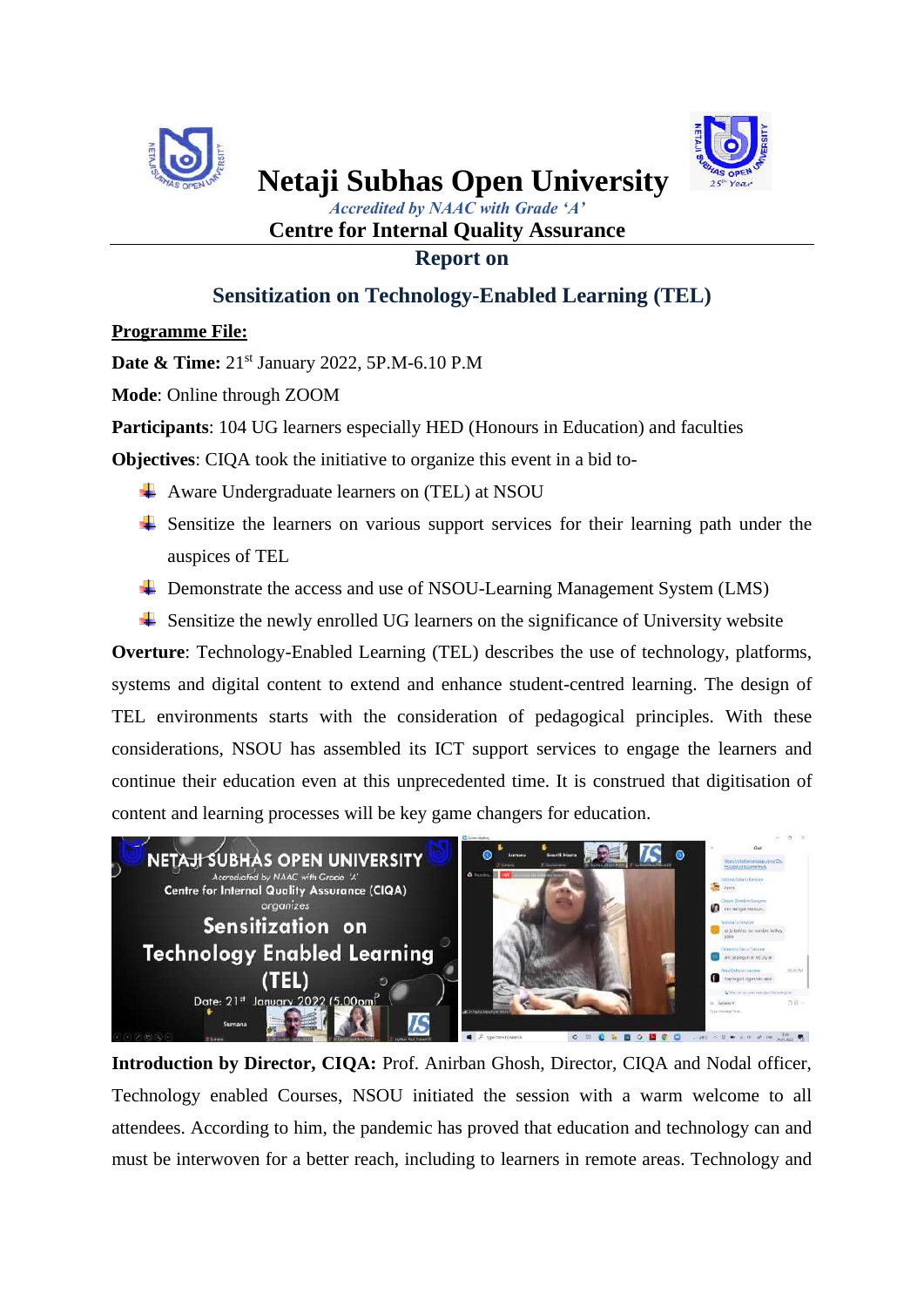education can work in sync with each other to enable inclusion in larger perspective. With a view to present a vivid view of this, Prof. Ghosh invited Mr. Amitava Dey and Ms. Sanhita Pal, Technical team members.

**Demonstration:** The Technical team members displayed a vivid presentation of the Technology enabled learning services provided by NSOU to cater to the learning and curricular achievement. The LMS portal was demonstrated in detail by Ms. Sanhita Pal. The navigation pathway, viz., learning, Live sessions, analytics etc. icons of the NSOU App were demonstrated satisfactorily. The access to syllabi, e-Self-Learning Material and other available resources in the App and LMS were also explicitly displayed as points of significant attention to the learners. Mr. Dey added that in case any learner faces difficulties in accessing/opening of any web page, they can raise a ticket in the App. The provision of complaints and grievance redressal mechanisms were shown to the learners to give a clear understanding of the dos and don'ts on the LMS and NSOU App.



**Addresses by the Faculty Members:** Dr. Papiya Upadhyay and Dr. Parimal Sarkar, Assistant Professors of Education, School of Education highlighted the importance of TEL. They voiced for keeping a watch at the Online class schedule and live class routine for maximum attendance and grab the opportunity to learn at their best.

**Q & A Session:** Director CIQA opened the platform for interaction with the learners. There were quite a number of queries from the learners regarding courses, access to NSOU App, use of Log in ID and PW, portal details, online class, online exam through portal etc. These were satisfactorily dealt by Director CIQA. Prof. Ghosh reminded the learners to visit the website once in a week to keep themselves updated with all the information/notices circulated.

#### **Session Sum up:**

Prof. Ghosh reiterated that a learning management system (LMS) is a software application for the administration, documentation, tracking, reporting, automation, and delivery of educational courses, training programs, or learning and development programs. Learning